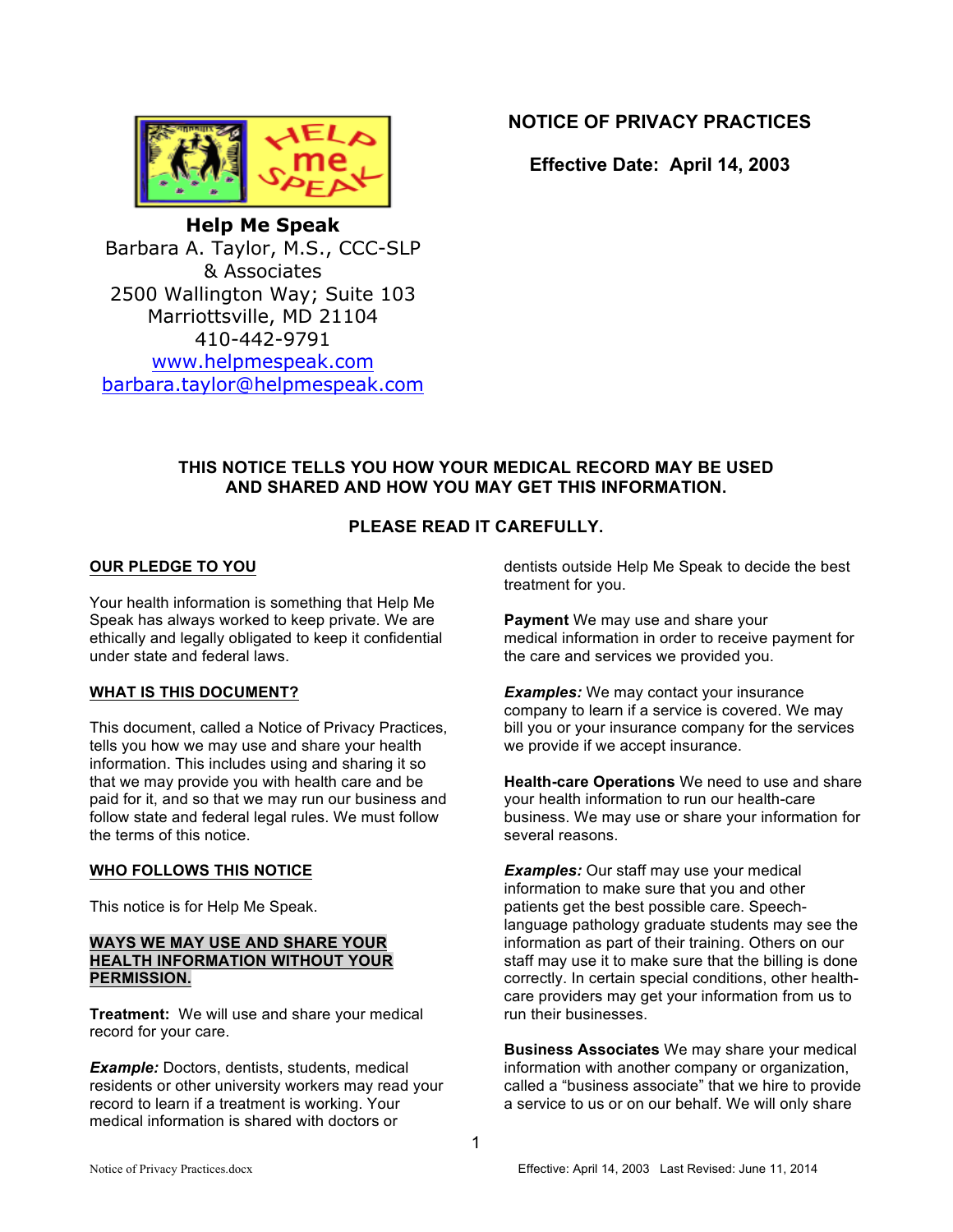your information if the business associate has agreed in writing to keep it private.

*Example:* A company submits bills on our behalf to your insurance company.

**Appointment Reminders** We may contact you via phone or email to remind you of an appointment or to change one. We may also let you know that it is time for a follow-up appointment or a regular checkup.

**Health-Related Benefits, Services and Treatment Alternatives.** We may tell you about interesting health-related benefits or services such as newsletters, announcements, possible treatments or alternatives.

**Assistance for special projects, services and research.** Help Me Speak relies on the kindness of the community to help us provide quality health care to this region. *Patients who share their experiences and suggest ways to work with us are giving back in a meaningful way.* Their information also helps us improve and expand our services. We may use or share limited information, called demographic information, and the date you received care, to ask for your help. We also may share this information with our related foundation or business associates so they can contact you. Your generosity helps us continue to be an outstanding provider of health-care services in this region.

**Required Disclosures.** The Secretary of the Department of Health and Human Services may investigate privacy violations. If your health information is requested as part of an investigation, *we must share your information with the Secretary of the Department of Health and Human Services.* We will share your information if they ask for it as part of an investigation of a privacy violation. Under the same laws, we must give you information in your medical record. We are allowed to keep some information from you.

**Required by Law.** We must share medical information if federal, state or local law says so.

**Public Health and Safety.** We may share your medical information for public health reasons. These include:

- to prevent or control disease, injury or disability;
- to report births and deaths;
- to report child abuse or neglect;
- to report information to the FDA about the products it oversees;
- to let you know that you may have been getting or spreading a disease or condition; or
- to your employer in certain limited instances.

**Abuse and Neglect.** The law may require us to report suspected abuse, neglect or domestic violence to state and federal agencies. Your information may be shared with these agencies for this purpose. Generally, you will be told that we are sharing this information with these agencies.

**Health Oversight Activities.** Certain health agencies are in charge of overseeing health-care systems and government programs or to make sure that civil rights laws are being followed. We may share your information with these agencies for these purposes.

**Legal Proceedings**. If a court or administrative authority orders us to do so, we may release your health records. We will only share the information required by the order. If we receive any other legal request, we may also release your health record. However, for other requests we will only release the information if we are told that you know about it, had a chance to object and did not.

**Research.** We may share your medical record with researchers, without your permission, in very limited situations. In most cases, a researcher must submit his/her request to see your information to a special group called the Institutional Review Board ("IRB"). This group will decide if it should allow the researcher to use or share your information. Your medical information may be used by or shared with researchers to prepare for research, but only under strict conditions. Under similar strict conditions, medical information about dead people can be used or shared.

**To Prevent a Serious Threat to Safety.** We may use and share your medical information to prevent a serious threat to your health and safety or the health and safety of others.

### **WAYS WE MAY USE AND SHARE YOUR HEALTH INFORMATION WHEN WE HAVE GIVEN YOU A CHANCE TO OBJECT.**

**Individuals Involved in Your Care or Payment for Your Care.** We may share medical information about you with your family members, friend or any other person you tell us who is involved in your medical care or who helps pay for it.